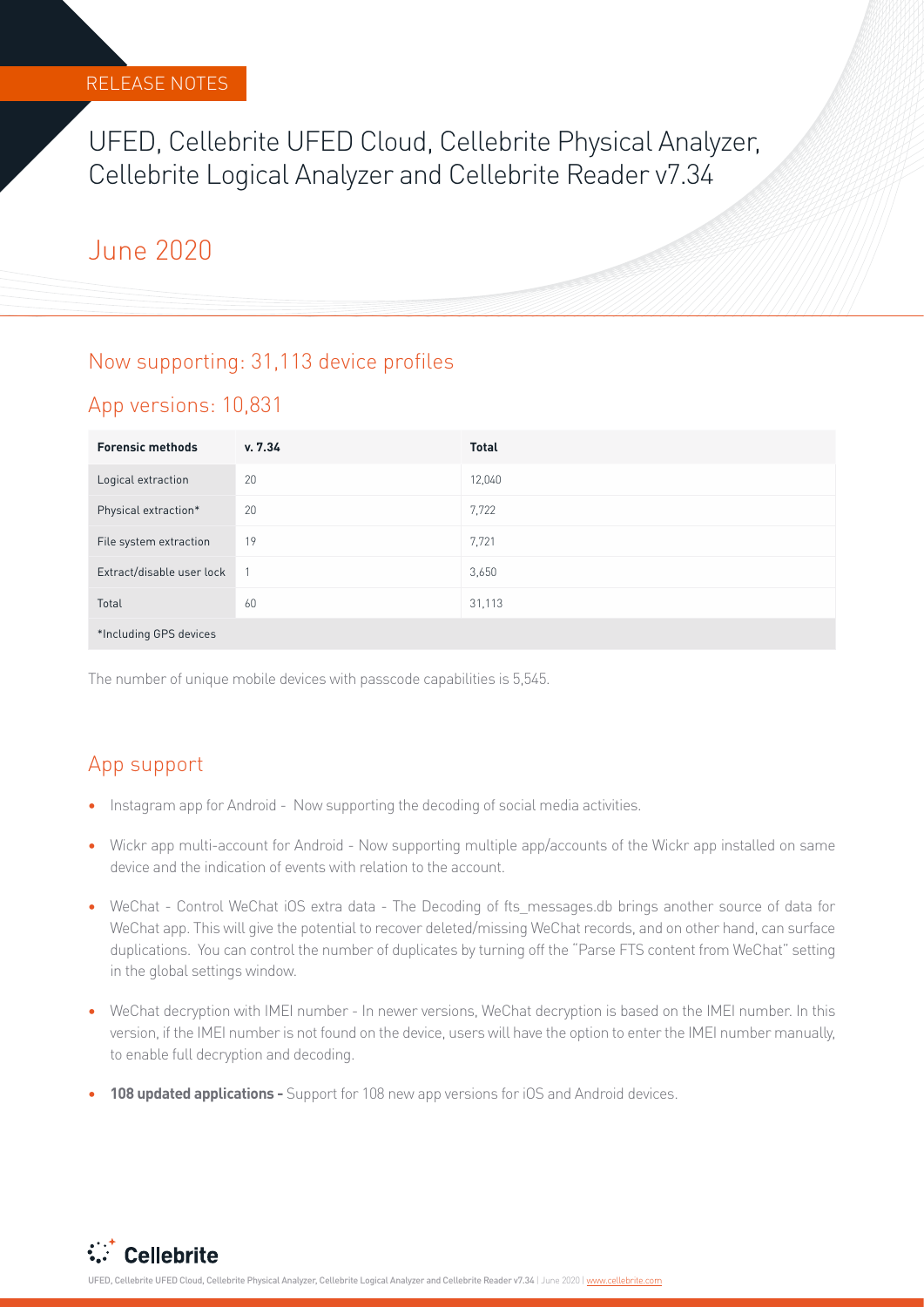### Cellebrite Physical Analyzer 7.34



### First Time Access to Private and Public Cloud Capabilities

For a seamless and simplified review process, Cellebrite Physical Analyzer users can review device and cloud data through a single tool and with a unified experience. By adding the Cellebrite UFED Cloud license to Cellebrite Physical Analyzer, and enabling open connectivity to the internet, users have multiple options to access cloud data;

- **•** User credentials provided under consent by a victim / witness / suspect
- **•** Device tokens extracted using UFED
- **•** PC Browser cookies

In celebration of this achievement we are extending a special discount for a limited time. Contact sales to learn about the **special discount that may apply.**

Customers interested in evaluating Cellebrite UFED Cloud solution, can now do this by upgrading to version 7.34, and using the FREE trial that is available until July 31st.

To help you get started, we have put together this simple to follow [Getting Started Video](https://share.vidyard.com/watch/iNw1qbQPD4MeBhYxG84PnF?).



 $\sum_{i=1}^{n}$ 

## UI Enhancements

To address feedback provided by users following the launch of version 7.33, we have made the following enhancements:

- **•** Time bar An option to zoom in and out is now available using the (+) and (–) buttons (in addition to the scroll bar). In addition, the graphical time bar is always presented.
- **•** Data files section is now separated in the analyzed data.
- **•** Themes settings There are 2 color themes available: dark and white. You can change it in the settings.
- **•** Select/Unselect items for the report is now available in the global kebab menu. You can also Select/Unselect items in the timeline view.
- **•** The screen capture icon has moved to the top menu bar, to enable smoother scrolling.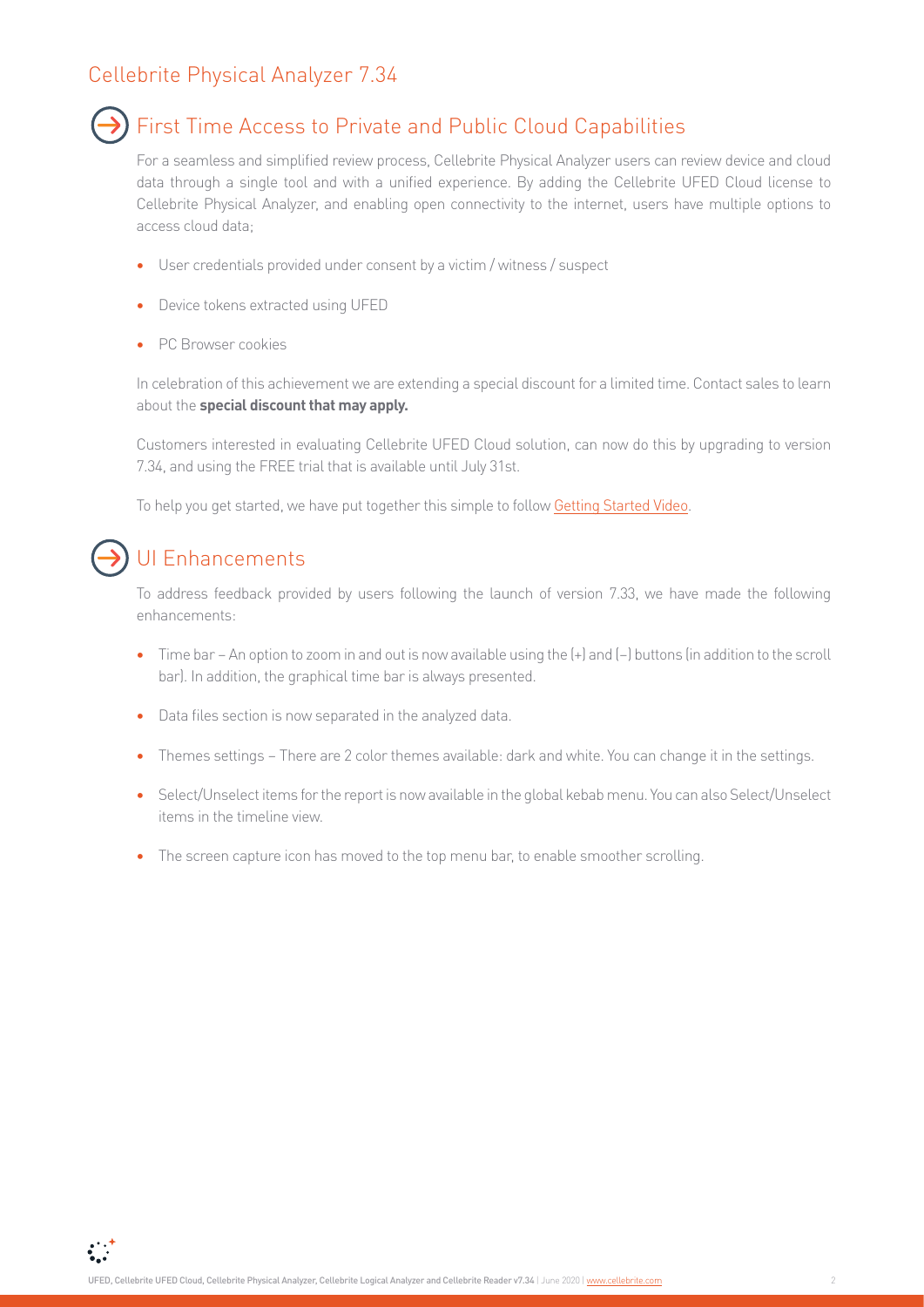## Cellebrite UFED Cloud 7.34



## Major UI Overhaul

The [video](https://share.vidyard.com/watch/yBLVy1aBL7wXJ3KtXAXa36) shows long overdue changes to Cellebrite UFED Cloud. The substantial changes come as a result of the direct feedback we received from you, our customers, as we constantly evolve our digital intelligence solutions to better support you in undertaking your investigations successfully.

Built on the field proven foundations of Cellebrite Physical Analyzer, Cellebrite UFED Cloud not only brings a modernized user interface, but incorporates several of the existing and new capabilities of Cellebrite Physical Analyzer including watchlists, graphical timeline, text translations, data enrichment, and more.

To help you get started, we have put together this simple to follow [Getting Started Video](https://share.vidyard.com/watch/iNw1qbQPD4MeBhYxG84PnF?).



## Cellebrite UFED Cloud Known limitations/Product Gaps

- **•** The Web Capture capability is not supported.
- **•** Direct Public extraction capabilities are not supported.

### UFED 7.34



## Qualcomm Live

We are excited to announce first-time support for a generic full file system or physical extraction for unlocked Android devices equipped with a Qualcomm chipset. The new Qualcomm Live capability extends access to latest devices from major Chinese vendors such as Xiaomi, OPPO, OnePlus, VIVO, as well as devices from Nokia, LG Motorola and others, running OS versions 7 up to 10.

This generic method, like most of the generic methods in UFED, has been developed with the aim of supporting devices from multiple vendors and chipsets using a single generic profile. The generic method addresses an immediate customer need to access devices with Android 8.1 or above. Users do not require any special cables or techniques to perform the extraction.

*Note: Support for Samsung and Huawei is coming soon.*



 $\sum_{i=1}^{n}$ 

## Supporting MTK-Based VIVO Devices

As VIVO extends its market share in several areas of the world, we have expanded our first-to-market MTK Live capability to encompass support for MTK-based VIVO devices.

A comprehensive list of the newly supported devices is available in the Phone List section.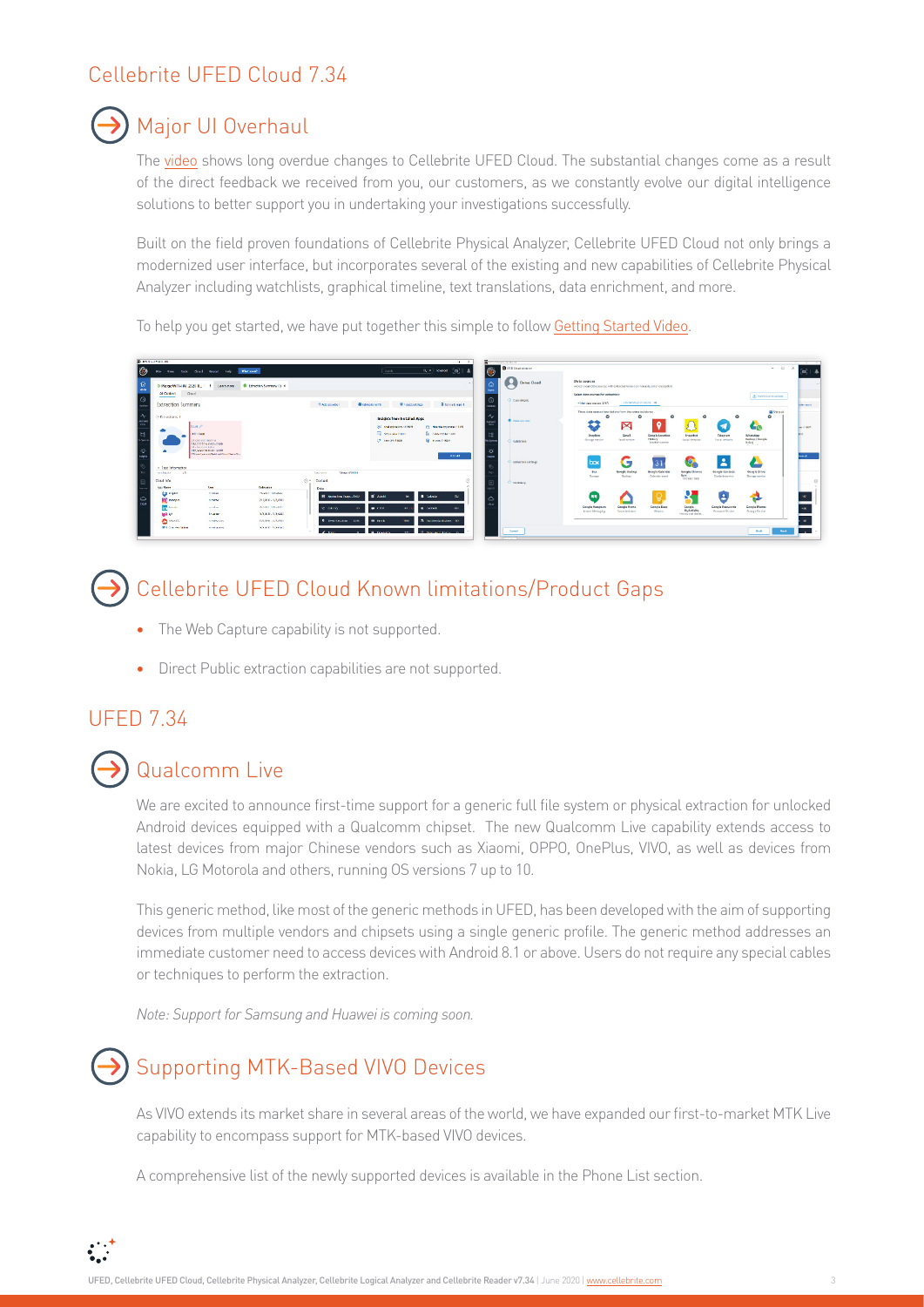## Supporting New Devices with Samsung Decrypting Exynos

This version introduces support for Samsung devices with full-disk encryption such as the Samsung Galaxy S9 and the Samsung Galaxy Note 9 running Android 10.

## Insights from Installed Applications

This version of UFED also provides users with a bird's eye view to device data with the new Insights from Installed Apps. The installed application data will be presented prior to performing an Android device extraction. You can locate the information in the Device Info page, where the Device Properties are displayed. The capability is designed to help examiners make insightful decisions around where to focus their extraction efforts upfront, to optimize their examination process downstream. It is also an effective way to detect suspicious activity and enhance your phone triage process.



### Cellebriter Physical Analyzer: Solved Issues

- **•** Decoding failure of the Signal app for iOS full file system extraction.
- **•** Decoding of call logs from the Nokia RM-1172 device.
- **•** Crash while decoding KeepSafe app.
- **•** Decoding failure of Chrome apps version 62.0.3202.84.
- **•** Error while saving a UFDX file for more than 2 merged warrant return sources.
- **•** Error while saving a dump for images.
- **•** Errors while running the locations carver.
- **•** Address book parsing failure for iOS 3.0 devices.

### Cellebriter Physical Analyzer and Cellebrite UFED Cloud: Known Issues

- **•** Public data enrichment is currently not working. We are working to fix it in the coming releases.
- **•** Cancelling the cloud data extraction during the extraction process is only applicable from the Notifications Center.

 $\mathbf{C}$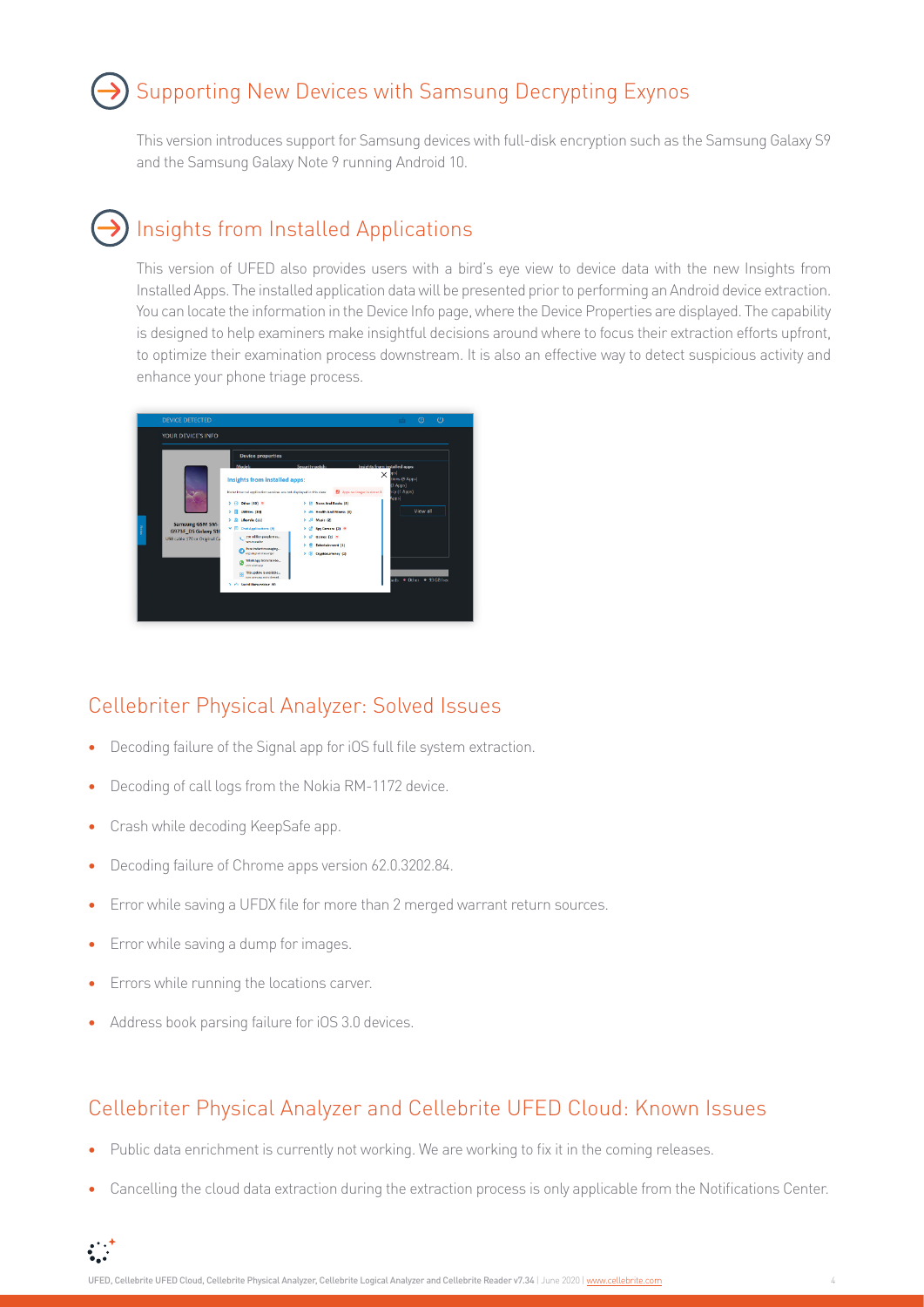## iOS: New and updated apps

| 51 updated apps                       |               |
|---------------------------------------|---------------|
| Any.DO                                | 5.1.0         |
| ASKfm                                 | 4.56          |
| Azar                                  | 1.42.0        |
| Badoo                                 | 5.162.1       |
| Booking.com                           | 23.3          |
| Chrome                                | 81.0.4044.124 |
| Confide                               | 9.4.1         |
| Dropbox                               | 186.2         |
| Facebook                              | 268.0         |
| Facebook                              | 266.0         |
| Facebook Messenger                    | 264.0         |
| Facebook Messenger                    | 263.0         |
| Fitbit                                | 3.20          |
| Flipboard                             | 4.2.73        |
| Foursquare                            | 11.16.8       |
| Garmin Connect                        | 4.30          |
| Gmail/Inbox                           | 6.0.200412    |
| Google Drive                          | 4.2020.18204  |
| Google Maps                           | 5.42          |
| Google Translate                      | 6.7.0         |
| Grindr                                | 6.8.1         |
| GroupMe                               | 5.39.2        |
| Hangouts                              | 33.0.0        |
| hike messenger                        | 6.2.230       |
| Hot or Not                            | 5.162.0       |
| Instagram                             | 142.0         |
| Instagram                             | 140.0         |
| InstaMessage                          | 3.3.7         |
| KakaoTalk                             | 8.8.2         |
| Keeper                                | 14.9.1        |
| Keepsafe                              | 10.0.10       |
| Kik Messenger                         | 15.22.1       |
| Life360                               | 20.2.0        |
| Line                                  | 15.21.0.22201 |
| Linkedin                              | 9.1.177       |
| Momo                                  | 8.23.4        |
| Odnoklassniki                         | 8.42.1        |
| Signal Private Messenger / TextSecure | 3.8.1         |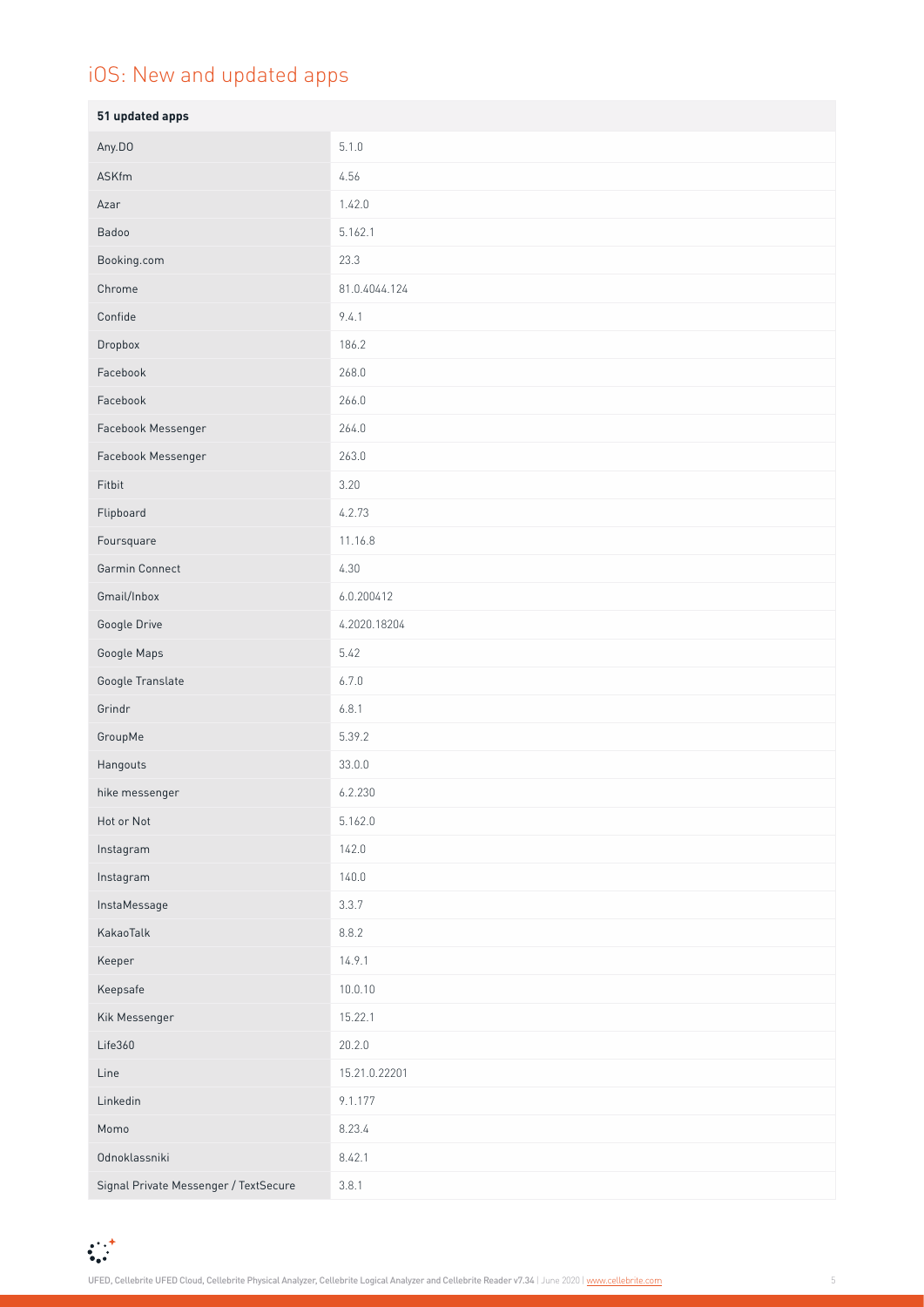| Skype                    | 8.59       |
|--------------------------|------------|
| SnapChat                 | 10.80.5.79 |
| Telegram                 | 6.1.2      |
| TikTok                   | 15.9.1     |
| Twitter                  | 8.18       |
| Viber                    | 12.8       |
| Vkontakte                | 6.2.1      |
| Whatsapp                 | 2.20.51    |
| Whatsapp                 | 2.20.50    |
| <b>WhatsApp Business</b> | 2.20.51    |
| <b>WhatsApp Business</b> | 2.20.50    |
| Wicker                   | 5.53.11    |
| Zalo                     | 20.04.01   |

# Android: New and updated apps

| 57 updated apps    |                              |
|--------------------|------------------------------|
| Any.DO             | 5.0.0.10                     |
| ASKfm              | 4.58.1                       |
| Azar               | 3.56.0                       |
| Badoo              | 5.167.1                      |
| Booking.com        | 22.0.5                       |
| ChatOn             | 1.0.23                       |
| Chrome             | 80.0.3987.149                |
| Ctrip              | 7.6.6                        |
| DJI Go 4           | 4.3.36                       |
| Dropbox            | 186.2.6                      |
| Expedia            | 8.13.2                       |
| Facebook           | 270.1.0.66.127               |
| Facebook Messenger | 264.0.0.23.120               |
| Firefox            | 68.7.0                       |
| Fitbit             | 3.19.2                       |
| Flipboard          | 4.2.41                       |
| GG                 | 4.19.0.20437                 |
| Glide              | Glide.v10.359.703            |
| Gmail/Inbox        | 2020.03.01.300951155.release |
| Google Calendar    | 2020.14.1-306605106-release  |
| Google Docs        | 1.20.122.06.45               |
| Google Drive       | 2.20.101.12.45               |
| Google Maps        | 10.37.2                      |
| Google photos      | 4.44.0.303191992             |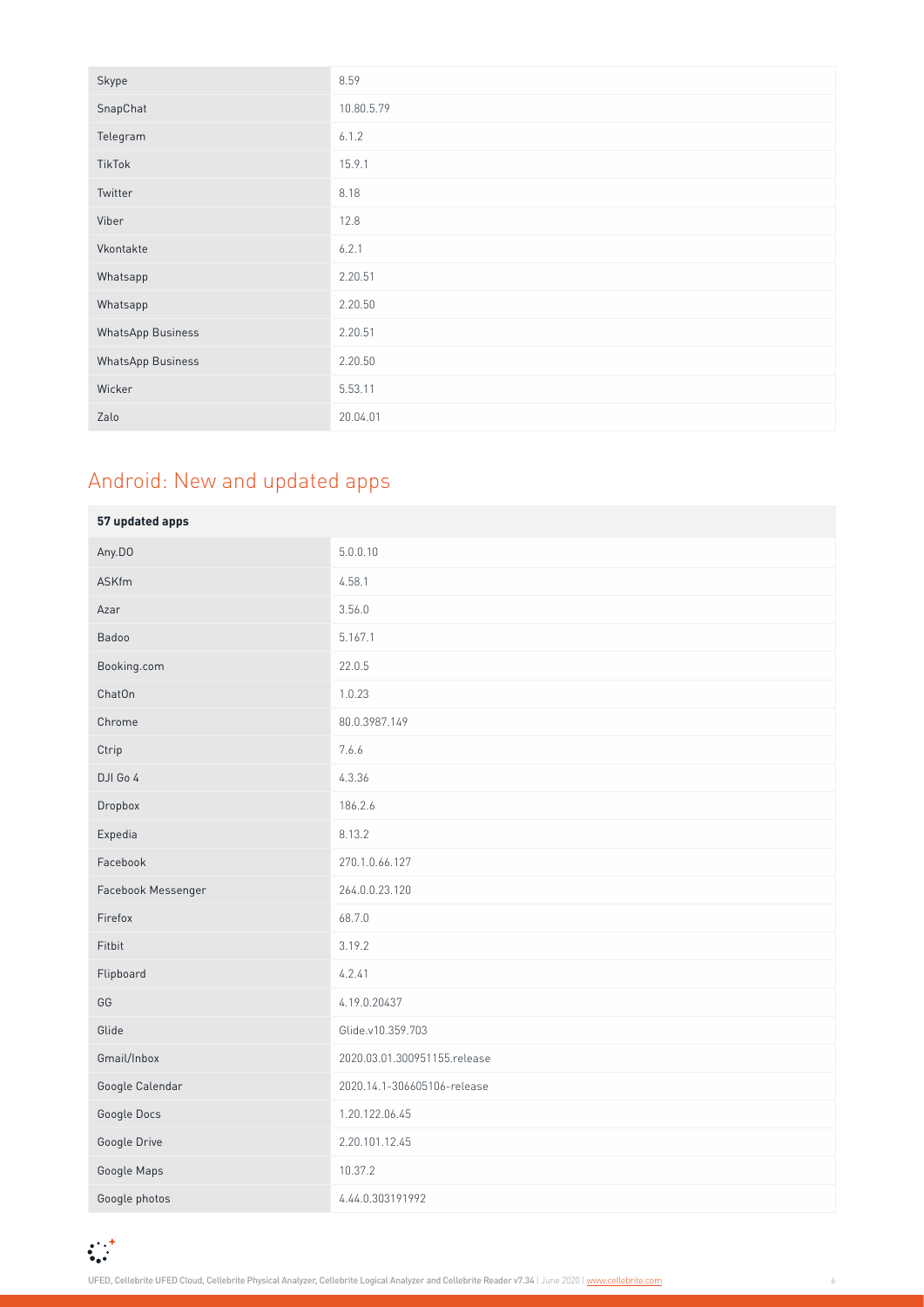| Google Tasks                          | 2020.02.298557460.release |
|---------------------------------------|---------------------------|
| Google Translate                      | 6.6.1.RC09.302039986      |
| Grindr                                | 6.5.1                     |
| GroupMe                               | 5.46.3                    |
| Growlr                                | 11.13                     |
| Hangouts                              | 33.0.303435107            |
| <b>HERE WeGo</b>                      | 2.0.14211                 |
| Hot or Not                            | 5.167.1                   |
| Hushed                                | 5.0.4                     |
| imo                                   | 2020.04.1031              |
| Instagram                             | 134.0.0.26.121            |
| Keeper                                | 14.5.40.3                 |
| Kik Messenger                         | 15.21.0.22201             |
| Life360                               | 20.2.1                    |
| Line                                  | 10.4.2                    |
| Linkedin                              | 4.1.444                   |
| Odnoklassniki                         | 20.3.24                   |
| Signal Private Messenger / TextSecure | 4.57.2                    |
| Skout                                 | 6.19.0                    |
| Skype                                 | 8.58.0.93                 |
| SnapChat                              | 10.82.1.0                 |
| Snapchat Warrant Return               | 10.78.6.0                 |
| Telegram                              | 6.0.1                     |
| TextNow                               | 20.15.0.0                 |
| TikTok                                | 15.5.4                    |
| Twitter                               | 8.38.0-release.00         |
| Viber                                 | 12.8.0.19                 |
| Vkontakte                             | $6.0\,$                   |
| Whatsapp                              | 2.20.89                   |
| <b>WhatsApp Business</b>              | 2.20.35                   |
| Wicker                                | 5.50.4                    |
| Wicker                                | 5.45.4                    |
| Zalo                                  | 20.03.01                  |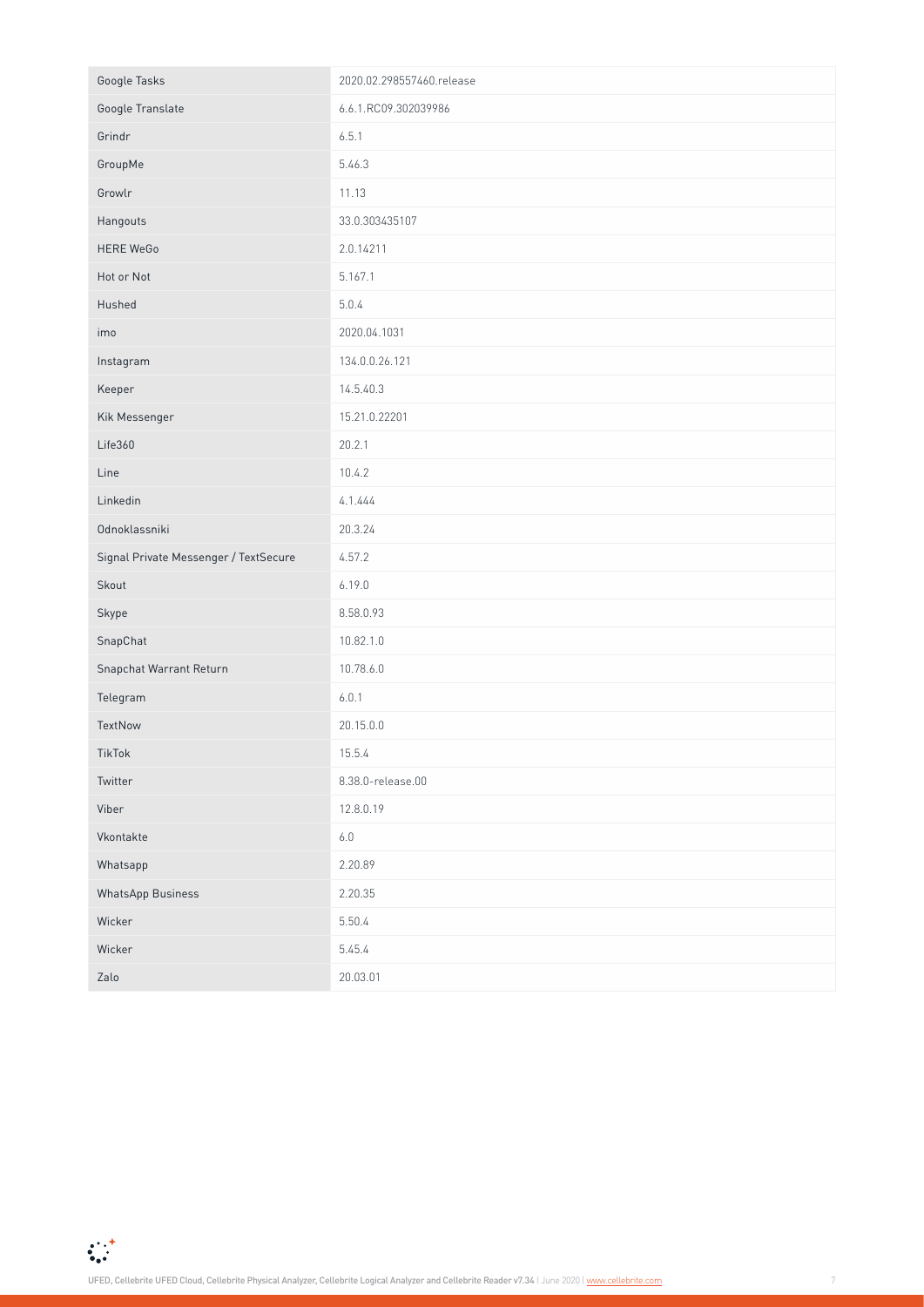## Phone List

#### Qualcomm Live and VIVO MTK Live

| 14 newly supported devices |                                                                              |
|----------------------------|------------------------------------------------------------------------------|
| Coolpad                    | YuLong C3701A Revvl Plus                                                     |
| LG CDMA                    | <b>US998 V30</b>                                                             |
| LG GSM                     | K550 Stylo 2 Plus, H860 G5                                                   |
| Motorola GSM               | XT1925DL Moto g6 Prepaid, XT1766 Moto E4                                     |
| 0PP <sub>0</sub>           | R11, PBAM00 A5, PBCM30 K1, PCGM00 DS K3                                      |
| Xiaomi                     | M1810E5E Mi Mix, M1903C3EI DS Redmi 7A, M1906F9SI Mi A3, M1808D2TG Mi 8 Lite |

#### Physical extraction while bypassing lock

| 9 newly supported devices |                                     |
|---------------------------|-------------------------------------|
| HTC                       | 6275, PB99400 Desire CDMA           |
| Huawei                    | NMO-GT3, NMO-L31 GR5 Mini           |
| Lenovo                    | S660 DS                             |
| Samsung GSM               | SC-05G (Galaxy S6)                  |
| <b>Tablets</b>            | Samsung GT-P3113TS Galaxy Tab 2 7.0 |
| <b>VIVO</b>               | Y55 DS, Y67L                        |

#### Physical extraction while bypassing lock

| 20 newly supported devices |                                                                                                                                                                                          |
|----------------------------|------------------------------------------------------------------------------------------------------------------------------------------------------------------------------------------|
| Asus                       | X017DA ZenFone 5Q, ZC600KL, X00TD Zenfone Max Pro, ZB602KL, X00QD Zenfone 5, ZE620KL,<br>Z01MDA ZenFone 4 Selfie Pro, ZD552KL, X00RD ZenFone Live, ZA550KL, Z01BDC ZenFone 3,<br>ZC551KL |
| <b>HTC</b>                 | 6275, PB99400 Desire CDMA                                                                                                                                                                |
| Huawei                     | LLD-AL00 Honor 9 Lite, NMO-GT3, NMO-L31 GR5 Mini                                                                                                                                         |
| Kyocera                    | KYF33(TORQUE X01)                                                                                                                                                                        |
| Lenovo                     | S660 DS                                                                                                                                                                                  |
| LG CDMA                    | H790, bullhead Nexus 5x, LGM322 X Charge Xfinity, X Power 2                                                                                                                              |
| Meizu                      | M818H DS C9                                                                                                                                                                              |
| Motorola GSM               | XT2013-4 One Action, XT2016-2 One Macro                                                                                                                                                  |
| Nokia GSM                  | TA-10417                                                                                                                                                                                 |
| Oppo                       | R11s Plus, R833T                                                                                                                                                                         |
| <b>VIVO</b>                | Y83A DS, V1818CA DS Y91, V1916A Igoo Pro 5G, Y927, Y913 DS, V1938T X30 Pro, Y55 DS,<br>V1921A DS Z5, Y67L                                                                                |
| Xiaomi                     | 2014813 DS Redmi                                                                                                                                                                         |